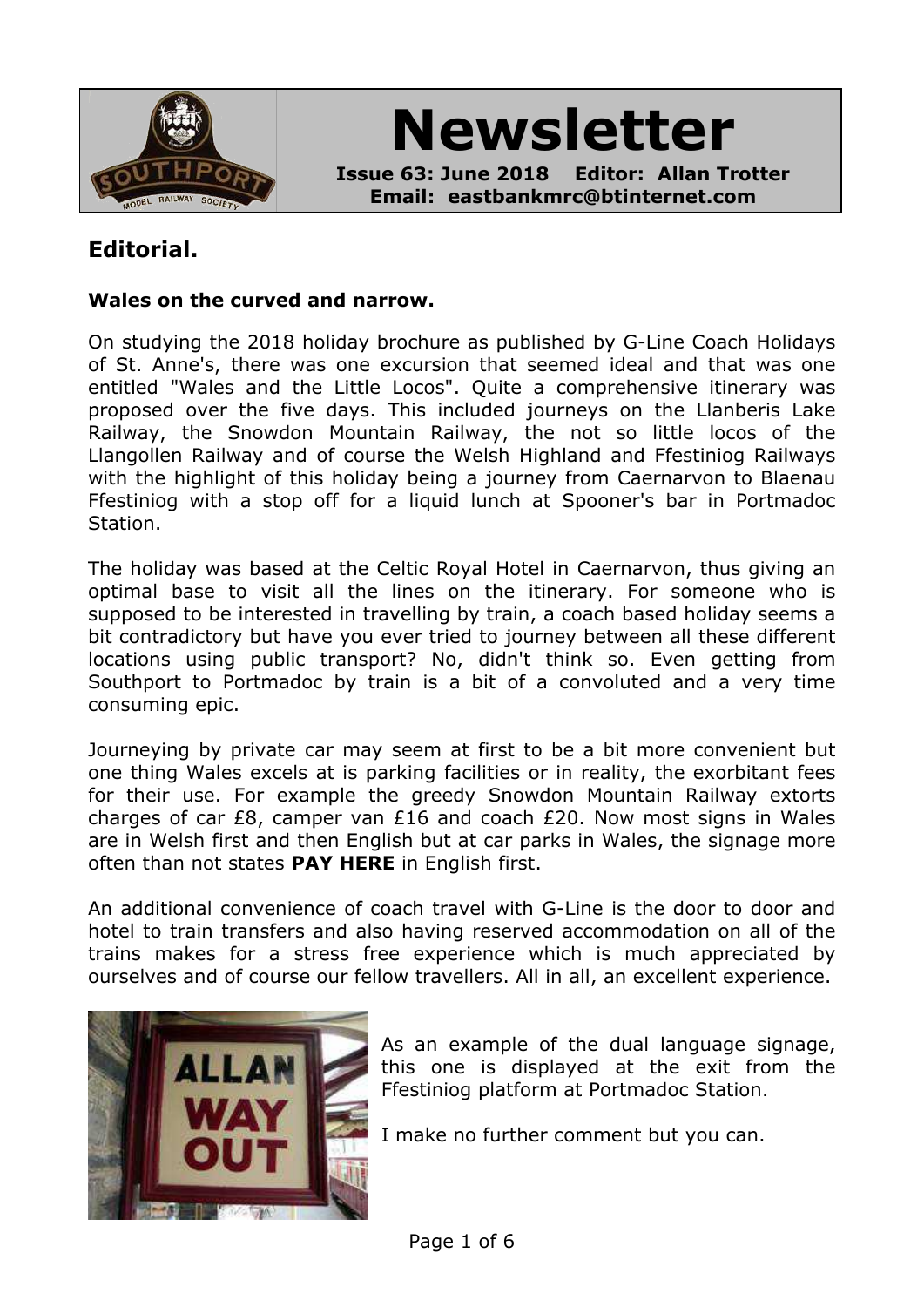# **Diary of forthcoming events.**

20th June 2018 Visit to Southport Model Engineers. Running session. 18:00.

## **Chairman's report.**

It is a beautiful sunny Bank Holiday Monday (makes a change doesn't it) and here I am penning these notes instead of sunning myself in the garden.

My apologies for not having written anything last month but with being away toward the end of the month, your editor's deadline passed me by. So what news have I? Perhaps the most significant one is that it appears that Network Rail and their contractors have finally finished the renovation of the exterior of our clubroom and it looks very nice indeed. They have done a good job. There are, however, still a few issues internally to be addressed due to water ingress during the work which damaged the decor.



We held our AGM earlier in the month and it was good to see a reasonable turnout for what many people see as being an evil necessity. After the formal business, I believe we had a very positive discussion regarding the future of the club with regard to meeting. I am hoping our secretary will expand on this and how to effectively use the upstairs rooms with a "racetrack" layout suitable for two or more gauges. But perhaps the surprise of the evening came during

the refreshment break when I was given a most unexpected and welcome gift to mark the conclusion of my allotted three score and ten years, many thanks.

As you may know, I have been dabbling in 2mm fine scale for a number of years but without having really got much to show for it other than some wagons and a little bit of track. That is about to change. Previous track, and in particular the points, was not too sparking either to look at or in reliability of operation. On re-reading a book about making track, I realised that I had been making some fundamental errors in the construction between the frog VEE, the wing rails and the check rails. I had originally built the points off a template, but now have a jig which hopefully will correct these issues. More of this at a later date.

I will finish now since a coffee and biscuit in the sunshine beckons.

#### **Jobs around the house.**

This is by no means an exhaustive list of the various jobs that need to be completed around the clubrooms - I do not want to frighten you too much. If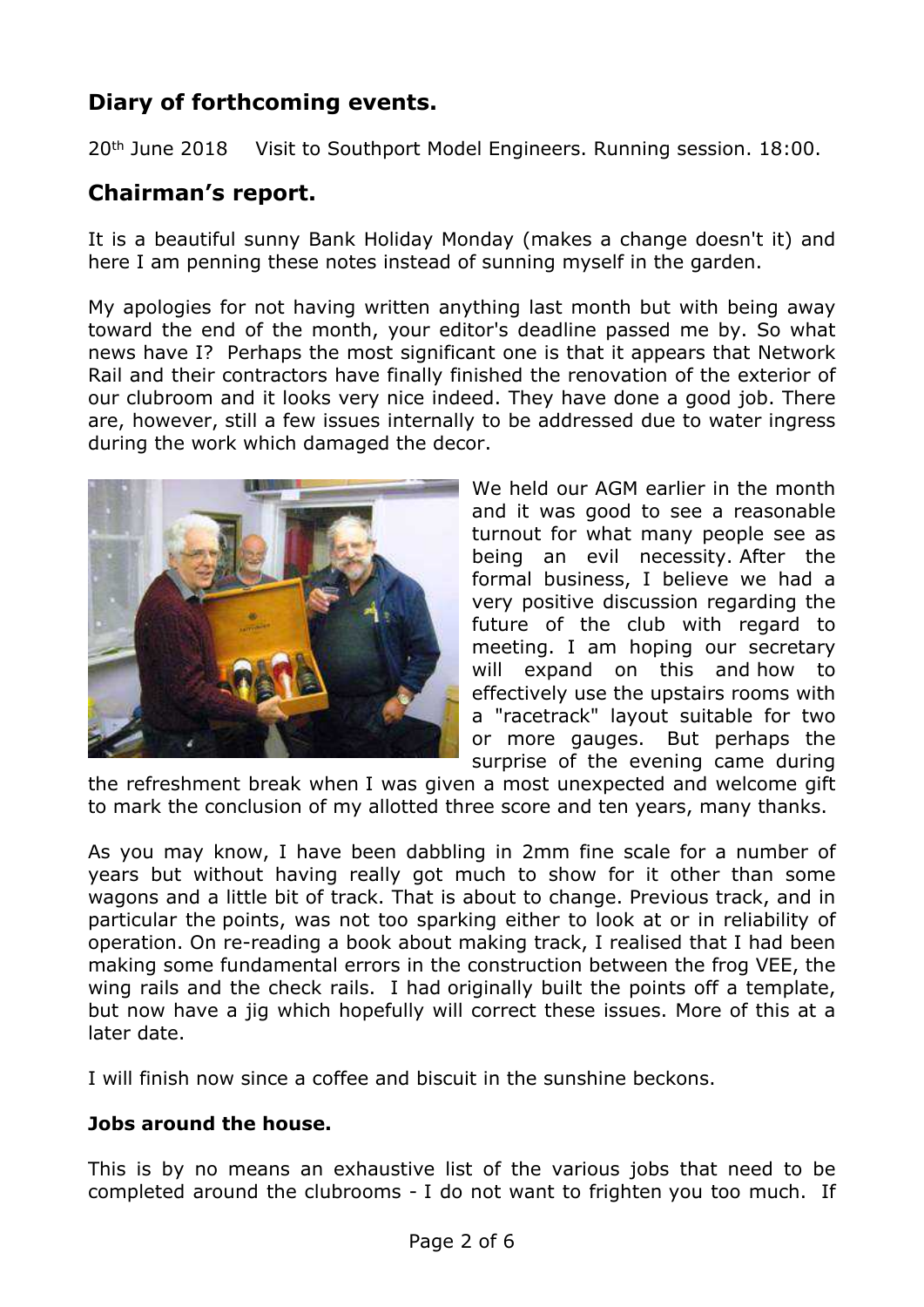you feel that you are able to do any of them, or even just make a start then please do. Remember "It is your Club and as they say *every little helps*".

#### **Layouts**:

*Monsal Dale* - Needs re-erecting in the downstairs room. Both male and female D connectors for the main power supply need to be replaced (there appears to be a problem with making contact on one of the pins). See Ian for further details.

**Clairmont Old Quay** – A small amount of re-wiring required on one board to prevent a short circuit. The original wiring had a link that should not be there.

The wiring on the fiddle yard sector plate still needs to be redone to simplify operation. Some diodes still have to be fitted at the ends of various siding to prevent over-run and also to assist with automatic shuttle operation. See Allan and Ian for details.

**Fishy Tails** - Layout need to be wired up ready for testing. See Jim.

**Racetrack** – A planning committee is to be formed to decide on constructional details.

#### **Building**:

**Kitchen** - could do with cupboards under work surface to be sorted and cleaned. "Rubbish" disposed of. Do we really need 3 toasters?

**Vestibule** - replace carpet. This has suffered during renovations. There is a snazzy blue carpet upstairs that can be used as a replacement.

**Projector** – Is to be fixed to underside of bookshelf. New 1.8m wide roller blind bought and fitted to make full use of projector facilities.

**Lounge** - Water damaged wall to be redecorated.

**Back room** - General tidying before Monsal Dale is re-erected.

**Security light** – A replacement lamp is required.

#### **Garden:**

**Rubbish disposal** - There is still a substantial amount of builders' debris about. Use strong plastic bags (old compost ones are ideal) but do not make them too heavy. Either take to the tip or leave neatly in the garden.

**Vegetation** - Cut down weeds and bag ready for disposal.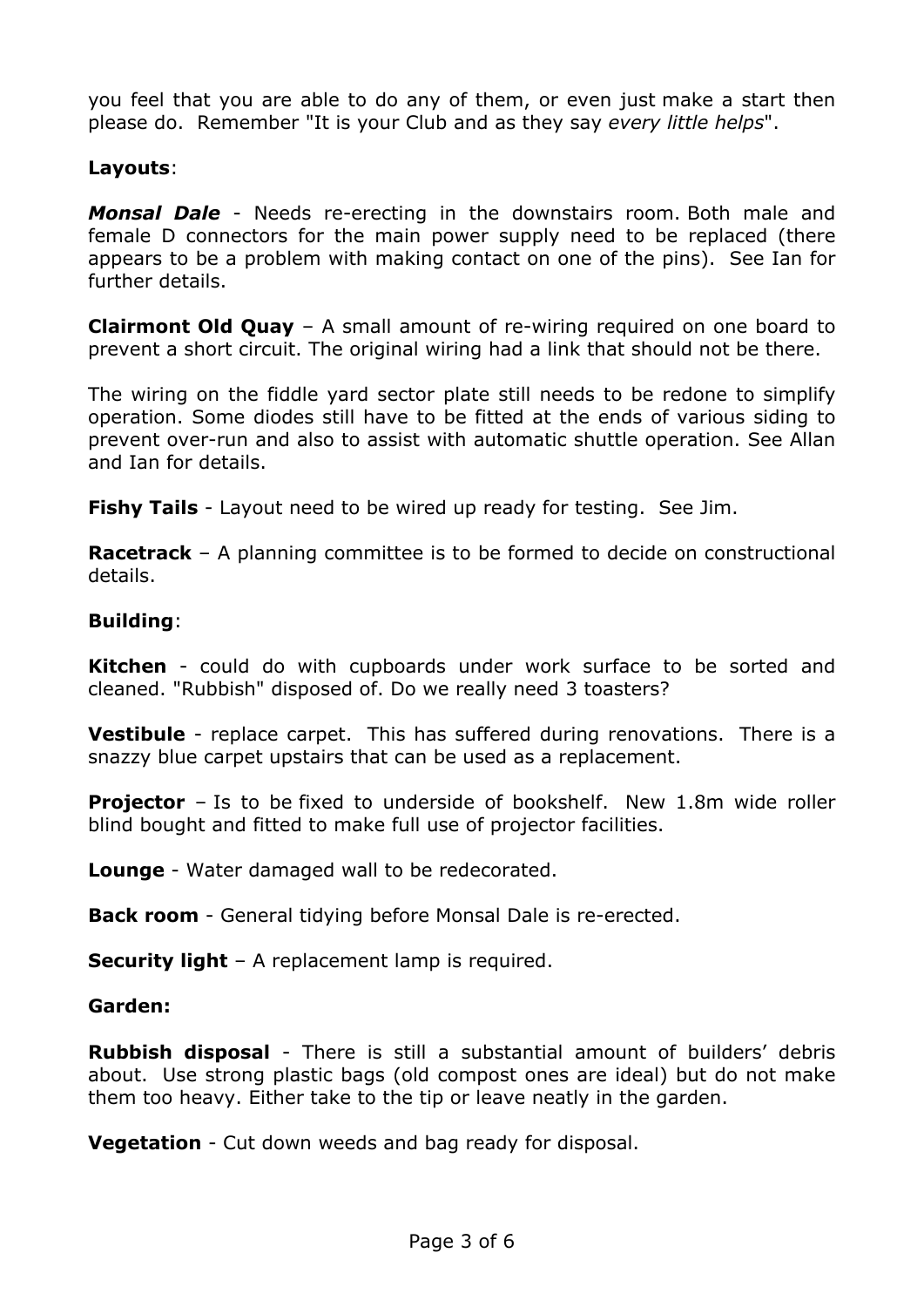**Barrier supports** - These can be cut up into suitable lengths and either stacked on a pallet covered with plastic sheeting or in the coal house at the back of the toilet.

### **Toilet:**

**Plumbing** - new sink needs plumbing in to complete.

**Cleaning** - brush and dust out, bleach toilet and paint door.

#### **New shed**:

**Lighting** – still to be completed.

**Roof -** Felting to be permanently fitted.

#### **Old shed**:

Clear out any junk, transfer stuff to be saved to new shed and dismantle old shed. **Ian Shulver.**

## **Secretary's report.**

Those of you who were able to make the Annual General Meeting earlier in May will have observed the very positive spirit which flowed throughout and which had nothing to do with the liquor provided when we additionally celebrated our Chairman's achievement of the biblical three score and ten, congratulations to you Ian and here's to the next LXX years!

This month's newsletter contains an introduction from our new "Tours & Events Manager", Frank Parkinson who has volunteered, with our well-connected Tony Kuivala, to lead on the arrangement of outside and inside visits for club members. I am pleased to report that other members have also volunteered to take charge of our new programme of talks and our cinema nights, making use of our recently acquired Data Projector. It is so much better to work with volunteers rather than pressed men and especially encouraging that so many of you have come forward with a willingness to take responsibility for a part of the club's forward programme, thank you, members. Other organisers will be advising you of their plans and this includes making sure that each month's programme appears in this newsletter.

On Friday 1st June, five of us will be departing for a week on or annual sleeper trip, so attendances at the clubrooms will be reduced. Also our Chairman is away for the next couple of Fridays, so if you want to attend the club, you may find yourself on your own, with the usual suspects unavailable.

You will recall that the mortal remains of our late member Keith Gregory were cremated on 14th February and his ashes rest for the present in our hallway. It was Keith's wish that his ashes should be interred in the memorial garden on the Tallylyn Railway where he was a volunteer. I will be on holiday from late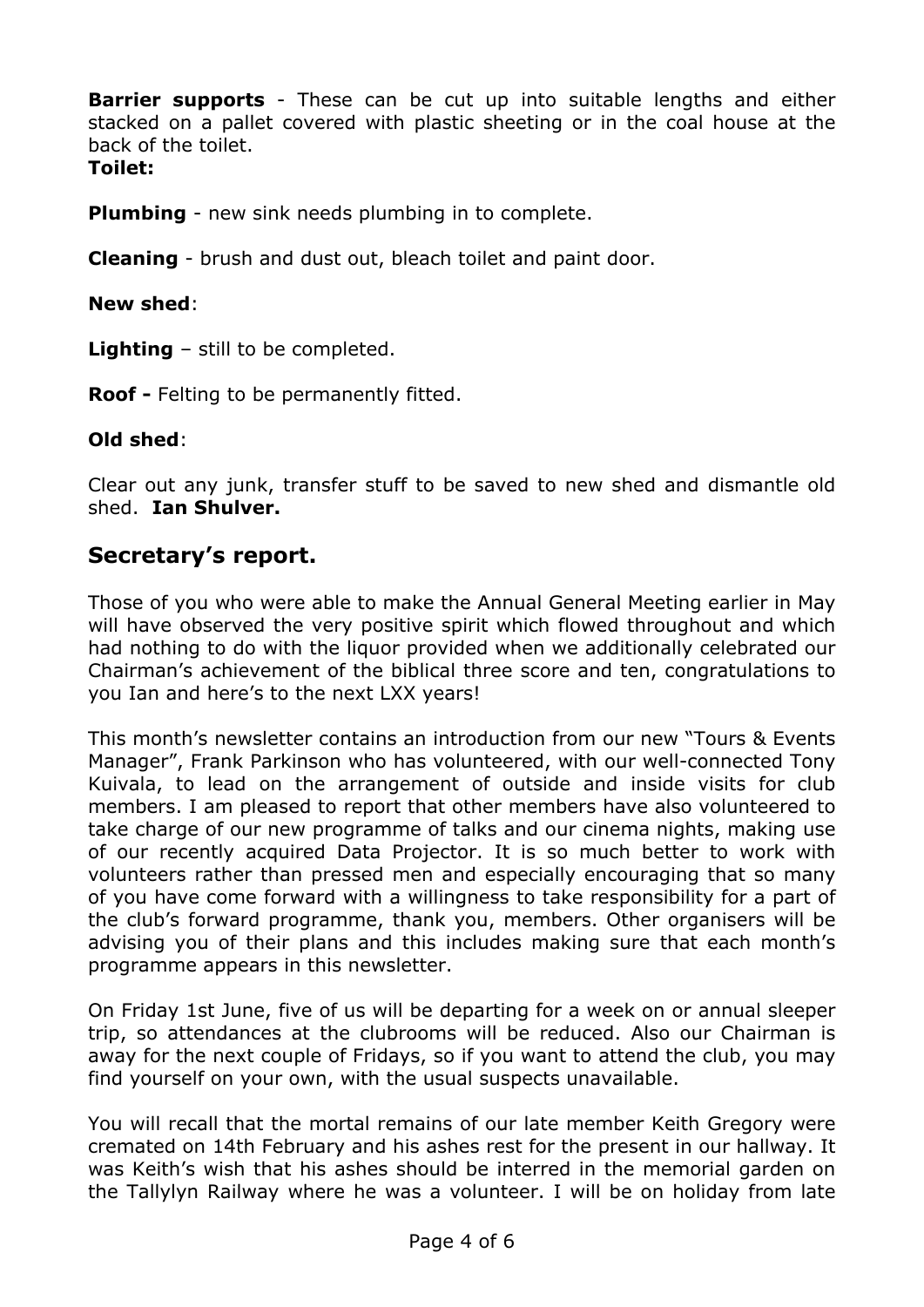June until the 12th July and I intend to arrange a visit to the railway after that date. Please will any members who wish to participate in this ceremony contact me and advise me of their holiday plans so I can choose a date which suits all and Keith's two daughters, Nicky and Viv. **Jim Ford.**

## **Treasurer's report.**

No report received.

## **Exhibition Coordinator's report.**

No report received.

## **Tours & Events Organiser's report.**

For the benefit of those that attended and ones like myself not attending the recent AGM, Comrade Secretary Jim Ford was looking to establish several club activities through the shared responsibilities of other members. One of these roles was for a person to organise visits to outside railway related activities or events and in association with Tony Kuivala, who has background knowledge and contacts in such matters which will be most beneficial, this will be our role.

To set the ball rolling our first event will be a visit to Southport Model Engineers Club (SMEC) at Victoria Park for their Running Night on 20th June 2018, weather permitting of course. Rides commence from 18.00 onwards until late or until they chuck us off so the other kids can get a go. They have contingency plans for further running nights in July and August should the weather be poor.

I have only listed the one above event in the programme but will add more soon concentrating, for the moment, on outdoor activities for Spring and Summer time period for however long that might last. Otherwise we could include indoor non mobile layouts for later in the year. I have in mind a number of outdoor and indoor alternatives but if there are any places of particular interest please let me know. **Frank Parkinson.**

## **Members' contributions.**

#### **Tales of Fishy Tails.**

Following on from the examples in Scotland of the opening of the Drumgelloch to Bathgate line, double track and 25Kv electric and the Edinburgh to Tweedbank line, not electric, which is a short section of the original Waverley Route that once existed between Edinburgh Waverley and Carlisle Citadel stations, Southport MRS are very proud to announce the opening of their own brand new railway, Fishy Tails (Earball èisg in Scottish Gaelic) with the first successful complete transit of the line. **Jim Ford.**